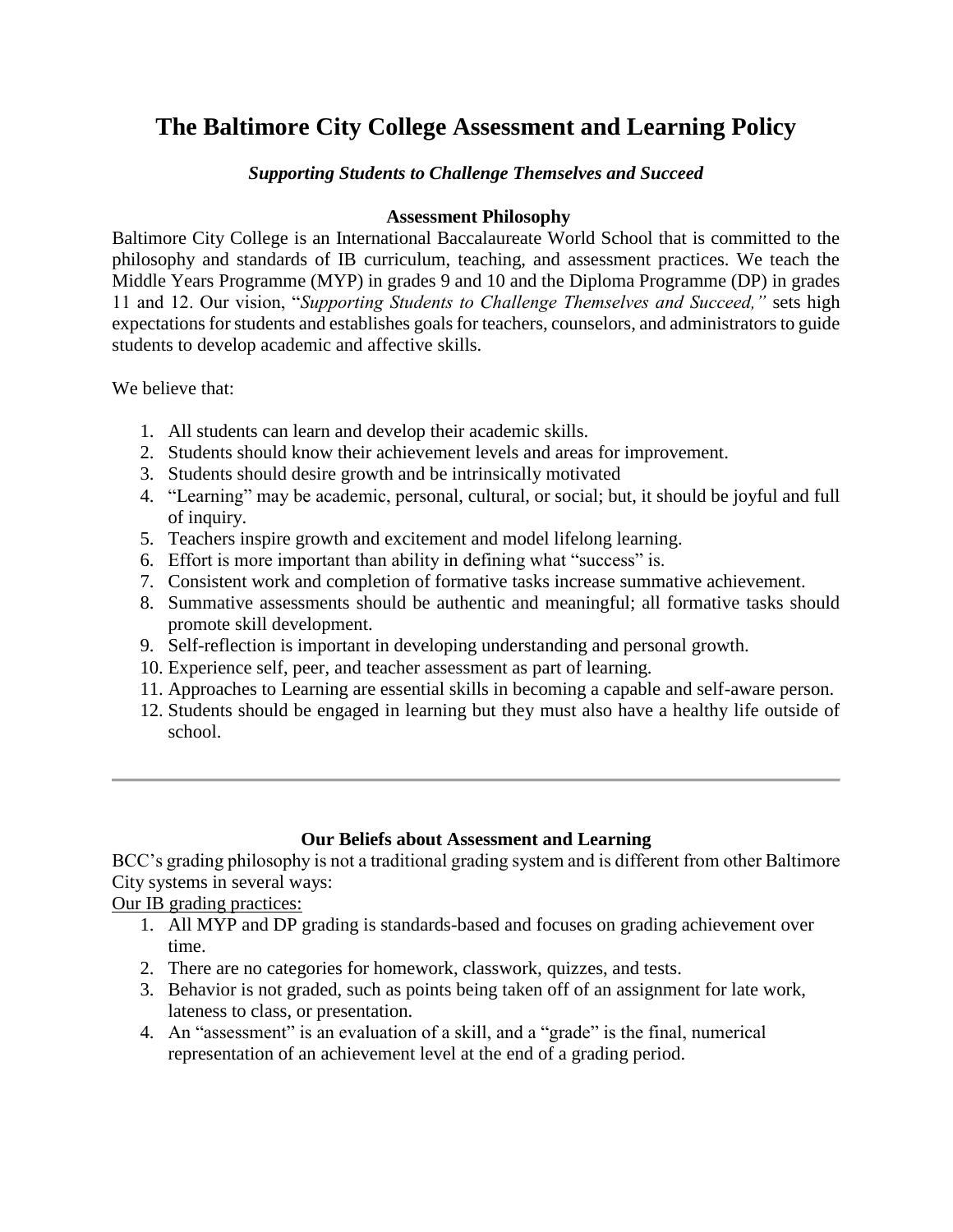- 5. A student's quarter grade represents only a snapshot of a student's performance and is useful for communicating current achievement to the student and family. Quarter grades are not averaged to produce a final year grade.
- 6. A student's year-end grade reflects growth as well as achievement.
- 7. All non-IB courses (e.g. World History, Physics, Anatomy and Physiology) incorporate the standards and assessment practices of the IB.

What assessments should do:

- 1. All assessment should inform, enhance, and improve teaching.
- 2. All assessments must be integral to the learning process and not "busy work." Therefore, all formative assessments must be aligned with summative tasks and specific rubric criteria for MYP or internal/external assessments for DP
- 3. All assessments (formative or summative) must be based on an MYP or DP rubric.
- 4. We believe that assessments should be as authentic and engaging as possible.

### Beliefs about students and learning:

- 1. Timely and meaningful feedback is important to guide student learning and assessment.
- 2. There should be opportunities for students to exhibit transfer of skills across disciplines and in unfamiliar situations.
- 3. Should support the holistic nature of the IB programs and take into account the development of the whole student.

What teachers should do:

- 1. All teachers of MYP or DP subjects must internally standardize summative assessments before final achievement levels are awarded to students. This is also required for the Personal Project and Extended Essay. The process involved teachers' meeting to come to a common understanding on the criteria and achievement levels and how these are applied.
- 2. Teachers should provide models of strong performance against a rubric for student evaluation and analysis. These models can come from internal standardization.
- 3. Teachers should practice "best fit" grading where a rubric grade reflects the most consistent and representative achievement in a grading period (quarter, semester, or year).
- 4. Through effective **formative** assessment, teachers gather, analyze, interpret and use a *variety* of evidence *to improve student learning* and to help students to achieve their potential.

### **Defining Formative and Summative Assessment**

All grades, tasks, or assignments are either 'formative' or 'summative'. We define this as:

### **Formative assessment**

Formative assessment is ongoing assessment aimed at providing information to guide teaching and improve student performance. It is assessment for learning, and is a chance to rehearse the content and skills needed to be successful on a summative task.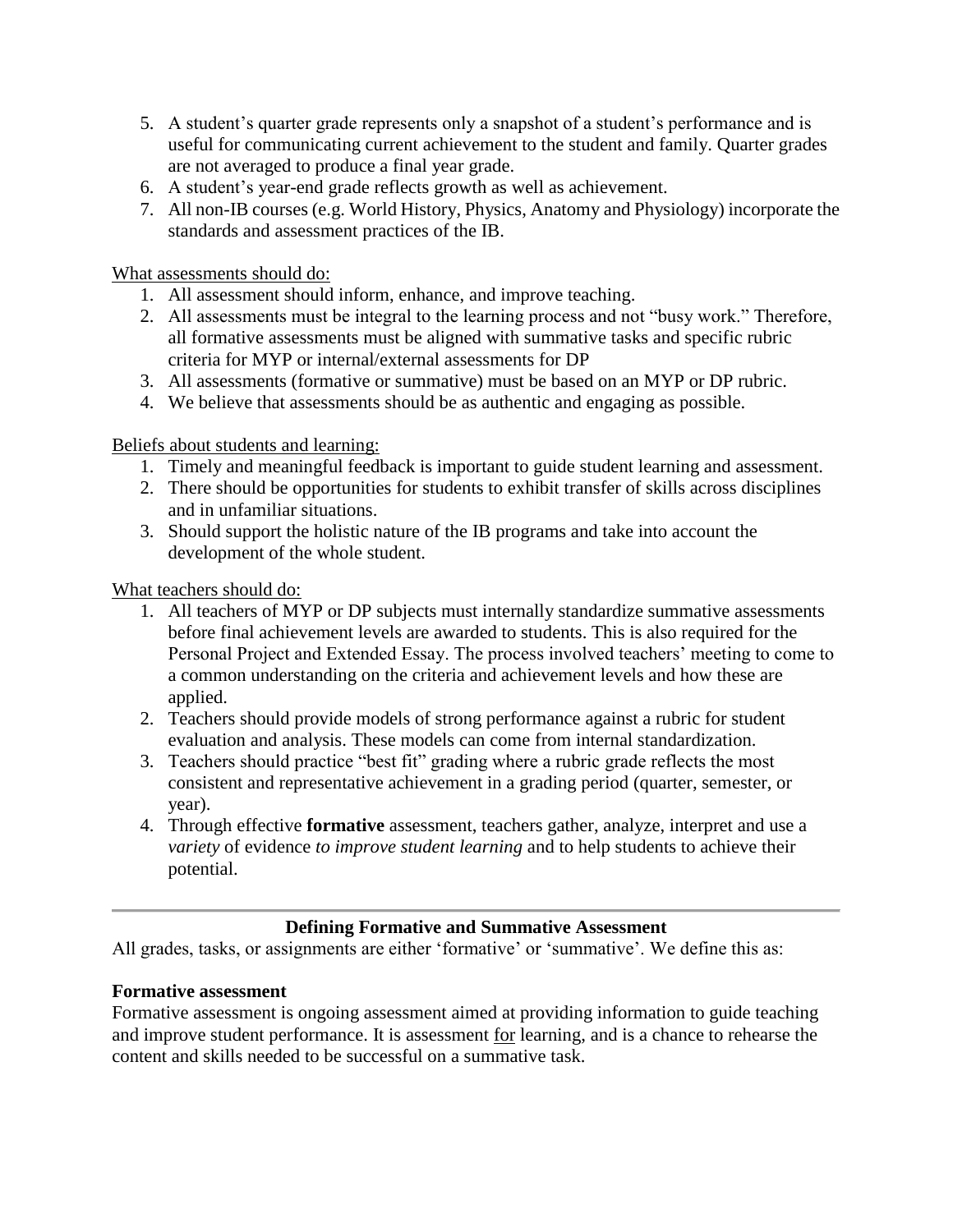- 1. There may be many formatives in a unit, and they can take many forms such as draft writing, teacher observations, quizzes, homework, classwork, class discussions; they may be written, oral, or performance-based. They may be formal or informal.
- 2. They can be assessed by the student, a peer, or the teacher (or any combination). We recognize that peer- and self-evaluation are important aspects of learning.
- 3. Failure to complete formative tasks will greatly impact a student's ability to be successful on a summative task. Summative work will not be graded without evidence of formative completion as specified and verified by the teacher and may lead to a failing grade.
- 4. Formatives should be completed in a specific order to lead up to a summative.

### **Summative assessment**

A summative assessment is the culminating assessment for a unit, term or course of study, designed to provide information on the student's achievement level against specific objectives. It is assessment of learning.

# **Requirements for summative/formative completion are written in each course syllabi.**

- 1. There is usually only one summative per learning unit. Summatives must be completed as part of classwork, or a significant proportion of classwork, and generally are not completed purely as homework.
- 2. All summatives at BCC should reflect MYP or DP assessment practices.
- 3. All final grades for a quarter or semester are produced only from summative grades. Formative grades are not calculated as part of a final grade.
- 4. Failure to complete a summative will receive a score of 1.
- 5. Midterm and Final exams/tasks are summative grades and must be completed before the close of the exam administration window. If an exam is missed, the grade is 1.
- 6. There is a maximum of four summative assignments turned in each quarter.
- 7. There should be no more than two summatives per day, although it may be difficult to schedule
- 8. Summative deadlines/submission must be assigned according to the availability in the summative calendar (online).
- **9. In any situation in which a summative is withheld, the teacher will notify the student and parent by email with an explanation of why the summative is being withheld and what next steps the student should take.**
- **10. Students who are eligible, may ask for an extension for submission of a formative/summative assessment at least 24 hours ahead of time and the teacher will define the length of time for the extension.**
- **11. \*If summatives are not submitted, there is no evidence that the standard has been achieved. The grade for a course will be a 1. If a student fails to complete a summative assessment because of unexcused absence that cannot be verified, then no evidence can be submitted that the standard has been satisfied for retake or resubmission, therefore, the summative grade remains a 1.**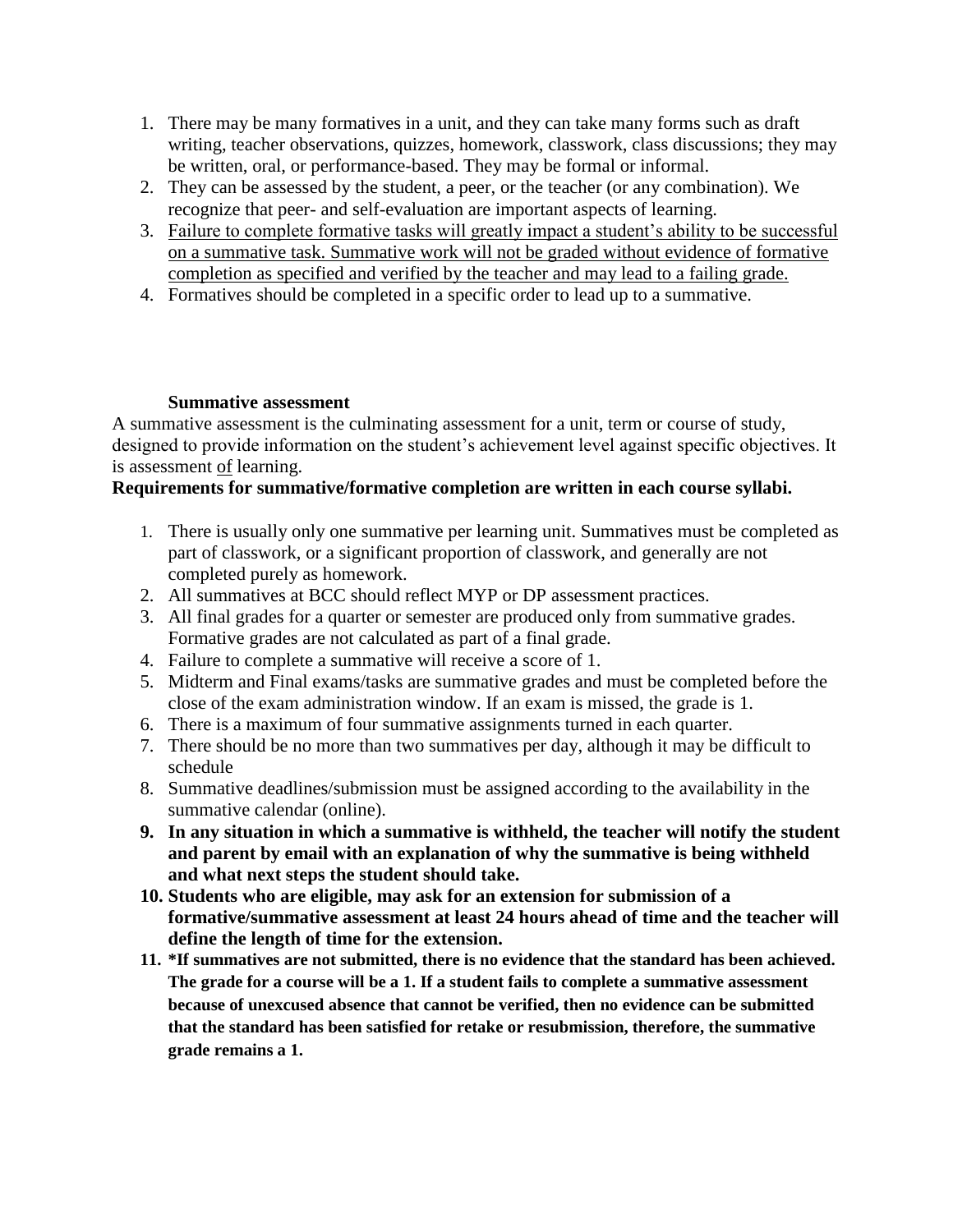### **Revision Policy**

Some summatives may be revised if the below conditions have been met. *In all cases, the original assignment instructions that teachers specified when assigning the task must be followed.* These may be substantially different depending on the subject and time of year.

- 1. A revised summative must be submitted by the deadline specified by the teacher.
- 2. Some summatives (performances, presentations, oral exams) may not be eligible for resubmission. This is indicated in the original assignment instructions.
- 3. The student must make a fair, original attempt on the initial summative in order to qualify for resubmission.
- **4. Not all summatives can be resubmitted (performances, presentations, etc.) If a summative cannot be resubmitted, it will be noted by the teacher in the initial assignment.**
- 5. Some summatives may be resubmitted, if expressly allowed by the teacher and only if all required steps and conditions are completed. See the Revision Policy below for more.
- **6. For resubmissions, teachers may require formative assessment at the passing level. These requirements will be noted on the original assignment.**
- **7. In order to resubmit work, students must send an email to the teacher and to their parents stating the student's intent to resubmit and indicating the formatives the student must complete in order to resubmit.**
- **8. Teachers may limit all resubmissions to two weeks after graded work is returned. Teachers may limit late submissions to within two weeks of students receiving their grades for the original assignment.**
- **9. Final Examinations cannot be resubmitted.**

# **Communicating and Organizing Assessment**

#### **Assessment Calendar**

All summative assessments given to students must be listed on the grade assessment calendar for each grade.

### **Communicating Assignments to students**

### **Requirements for summative/formative completion are written in each course syllabi.**

All summative assignments given to students must be communicated via the assignment detail in Infinite Campus to include instructions, requirements, and clarifying information. Additional information should be includes via Infinite Campus or Google Docs

These should be:

- 1. MYP, DP, or AP rubric.
- 2. Expected time required to complete.
- 3. Deadline and method of submission.
- 4. List of formative tasks directly linked to a summative task.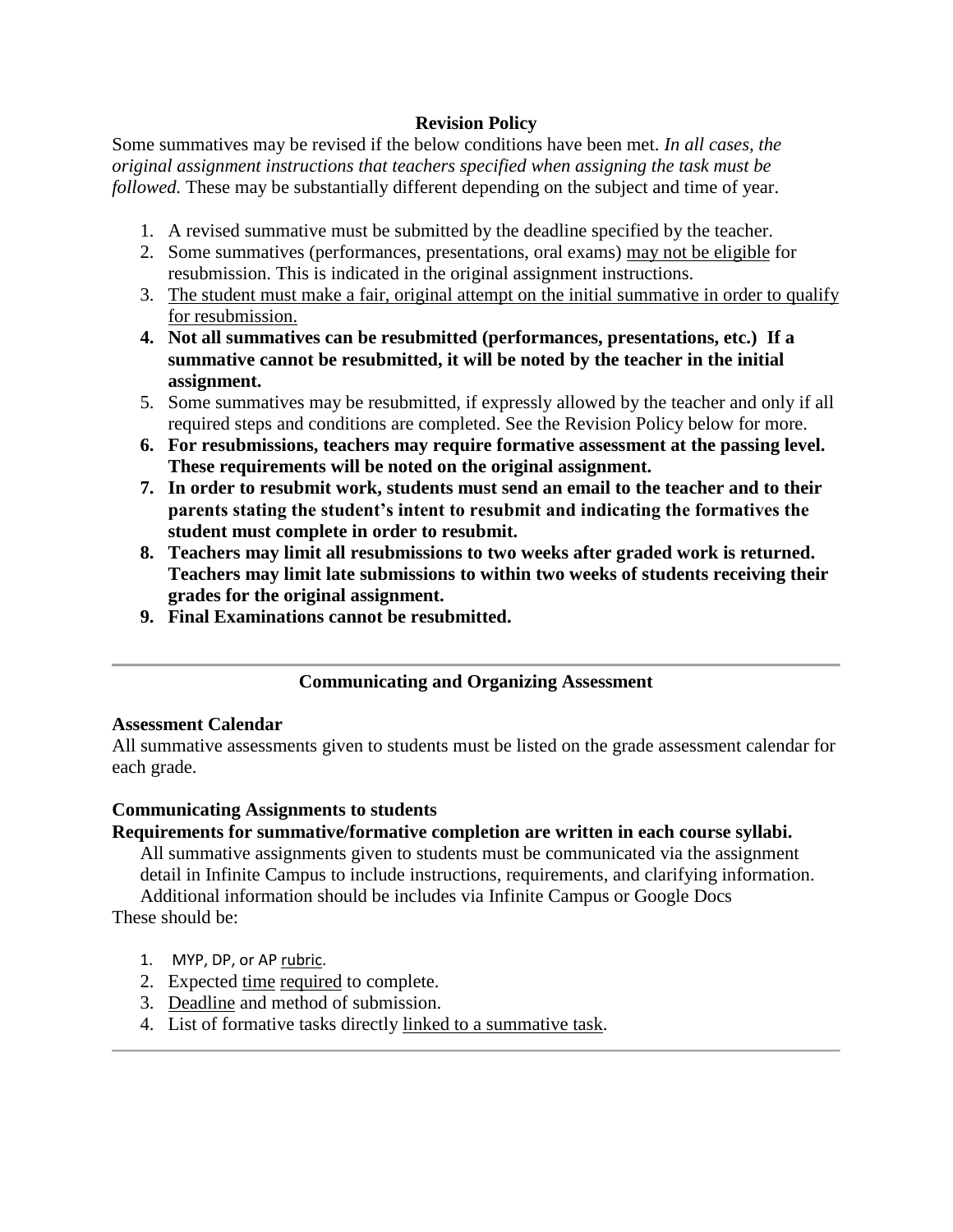### **Homework Policy**

Homework is formative and should support student growth and learning. It should provide essential skill development and be directly linked to a summative task. We believe that homework should:

- 1. Be purposeful for the student in developing understanding and skills; it must link directly to a summative.
- 2. Prompt student ownership of learning and understanding.
- 3. Develop competence in a skill, task, or body of knowledge.
- 4. Be engaging and relevant to students.

Homework tasks may include:

- 1. Practice to support skill development and review of learned concepts, such as math problems, foreign language speaking tasks, and historical and science readings.
- 2. Preparation for upcoming units such as literary readings in English courses and vital stages in the writing or research process for all classes.
- 3. Extension of classroom tasks for completion such as technology projects, science lab reporting, and fine art projects.
- 4. Self-Assessment and Reflection such as journaling in the personal project stages

### **To help students balance workloads effectively and to maintain healthy engagement, student work at home is assigned as follows:**

- Grades 9 and 10: Not to exceed 2 hours per week per subject
- Grades 11 and 12**:** Not to exceed 3 hours per week per subject (AP subjects included)
- Personal Project (grade 10): 25 hours over the course of the year
- Extended Essay (grade 11): 40 hours over the course of the year

# **Missing or Incomplete Work**

Meeting deadlines is an important practice for learning, IB assessments, and college readiness. When student work is not submitted on-time it jeopardizes progress and is indicative of a skill or organizational concern.

When assessment measures are missing or late, we:

- 1. May use additional means to retrieve or collect evidence such that a true determination of student learning is evaluated,
- 2. May permit students until an agreed-upon time to complete the assessment,
- 3. Provide for teacher discretion in the process and timeline set for a student. However, the final deadlines and requirements specified by a teacher on assignment instructions are final.

# Additional Means

Examples of additional means include:

- communication with families, parent/student meetings,
- mandatory attendance at after school coach classes and Centers for Teaching and Learning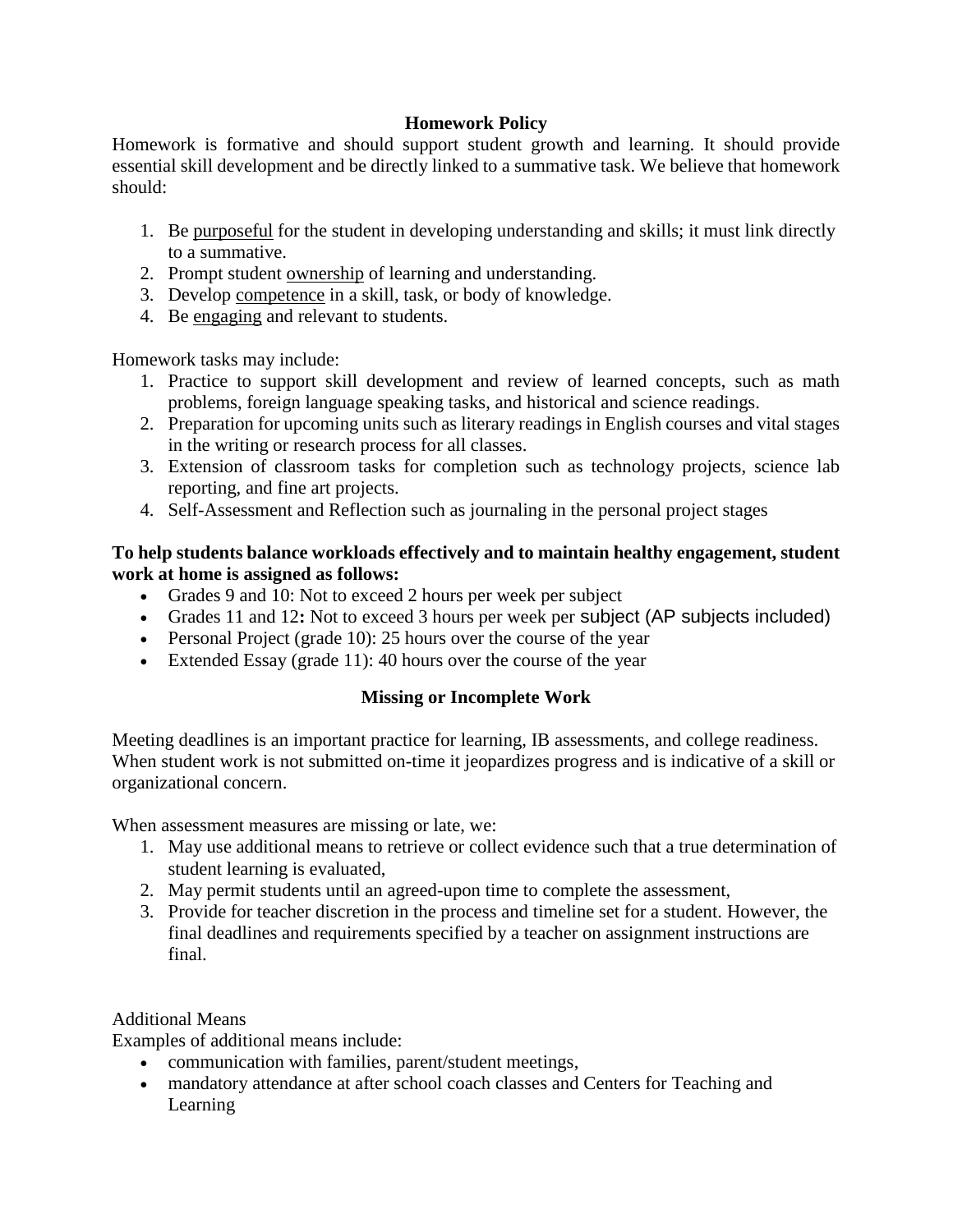• Suspension of extracurricular activities to complete tasks, revised deadlines.

City applies the following measures for supporting students who may struggle in the learning process and require additional coaching and assistance in submitting missed or late work:

- $\bullet$  1<sup>s</sup> *Contact Home*
- 2<sup>*nd</sup>* Teacher or School-based Support Referral (Writing, Math, or Research Centers)</sup>
- $3^d$  *Department Coaching Locations (as assigned)*
- 4<sup>*the Student Support Team Referral, Administration, Counseling, or Related Services*</sup>

### **If summatives are not submitted, there is no evidence that the standard has been achieved. The grade for a course will be a 1.**

If a student fails to complete a summative assessment because of unexcused absence that cannot be verified, then no evidence can be submitted that the standard has been satisfied for retake or resubmission, therefore, the summative grade remains a 1.

# **Approaches to Learning (ATL's)**

Through approaches to learning in IB programmes, students develop skills that have relevance across all areas of learning and help them "learn how to learn". Approaches to learning can be learned and taught, improved with practice and developed incrementally. They provide a solid foundation for learning independently and with others. Approaches to learning help students prepare for, and demonstrate learning through, meaningful assessment. They provide a common language for students to reflect on, and articulate how, they are learning. They prepare students for success in their studies and life beyond school.

- All teachers at BCC are responsible for integrating and explicitly teaching ATL skills
- ATL's are essential for transferring the practice of formatives to successful completion of a summative.

Over time, students should develop clear and sophisticated understandings of how they learn best and how they can evaluate the effectiveness of their learning. This kind of self-regulated (independent and autonomous) learning helps students:

- reflect purposefully on their learning (metacognition)
- understand the diversity of human learning needs
- evaluate and provide evidence of their learning
- meet MYP subject group aims and objectives
- share responsibility for creating productive, cooperative and safe learning environments
- develop the confidence to try new strategies and explore new concepts and contexts for learning
- Prepare for further study and responsible participation in local and global communities.

The IB recognizes five ATL skill categories, expanded into developmentally appropriate skill clusters: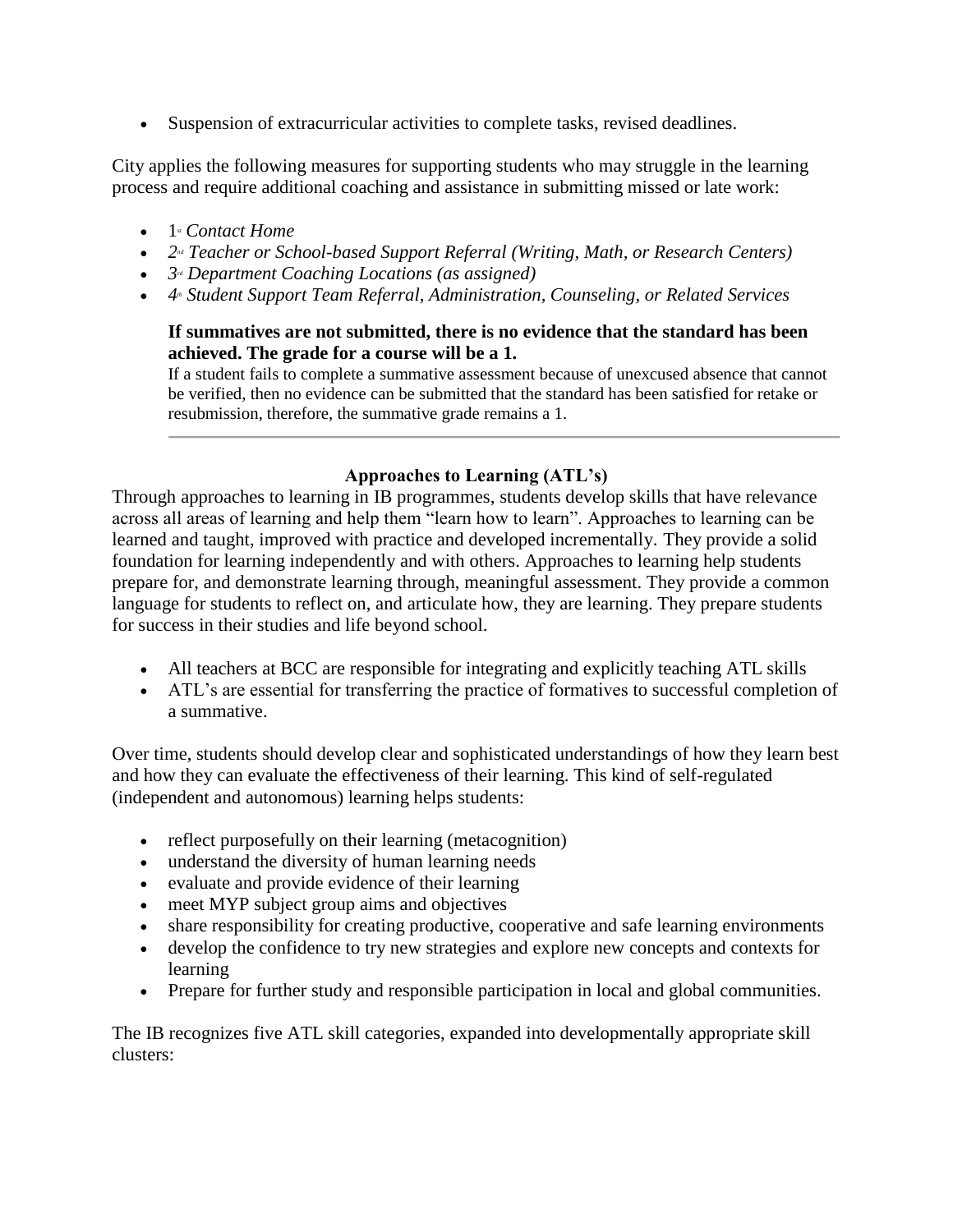| <b>ATL Skill</b><br><b>Categories</b> | <b>ATK Skill Clusters</b>     | <b>Examples of Skills</b>                                                                                                                                                                                                                                                                                                                                                                                                 |
|---------------------------------------|-------------------------------|---------------------------------------------------------------------------------------------------------------------------------------------------------------------------------------------------------------------------------------------------------------------------------------------------------------------------------------------------------------------------------------------------------------------------|
| Communication                         | 1. Communication              | Exchanging thoughts, messages and information effectively<br>$\bullet$<br>through interaction.<br>Use appropriate forms of writing for different purposes and<br>$\bullet$<br>audiences<br>Reading, writing and using language to gather and<br>communicate information<br>Preview and skim texts to build understanding; take<br>effective notes in class                                                                |
| <b>Social</b>                         | 2.<br>Collaboration           | Working effectively with others.<br>$\bullet$<br>Practice empathy, take responsibility for one's actions,<br>$\bullet$<br>negotiate effectively,<br>Encourage others to contribute, exercise leadership,<br>Give and receive meaningful feedback, advocate for one's<br>own rights.                                                                                                                                       |
| Self-<br><b>Management</b>            | 3.<br>Organization            | Plan short- and long-term assignments, meeting deadlines,<br>Create plans to prepare for assessment, set goals that are<br>challenging and realistic,<br>Bring necessary materials to class,<br>Use appropriate strategies to organize complex tasks and<br>information.                                                                                                                                                  |
|                                       | Affective<br>$\overline{4}$ . | Managing time and tasks effectively. Practice focus and<br>٠<br>concentration, practice strategies to overcome distractions;<br>Demonstrate persistence and perseverance,<br>٠<br>Practice strategies to reduce stress and anxiety,<br>Practice analyzing and attributing causes for failure,<br>$\bullet$<br>practice positive thinking,<br>Practice dealing with disappointment and unmet<br>$\bullet$<br>expectations. |
|                                       | Reflection<br>5.              | Consider the process of learning; develop new skills and<br>$\bullet$<br>techniques/strategies for effective learning,<br>Demonstrate flexibility in the selection and use of<br>strategies,<br>Consider content, skill development, and personal learning<br>strategies.<br>Consider ethical, cultural, and environmental implications.                                                                                  |
| <b>Research</b>                       | Information<br>6.<br>Literacy | Finding, interpreting, judging and creating information;<br>make connections between various sources of information,<br>Process data and report results, understand and implement<br>$\bullet$<br>intellectual property rights, create references and citations,<br>identify primary and secondary sources.                                                                                                               |
|                                       | 7.<br>Media Literacy          | Interacting with media to use and create ideas and<br>٠<br>information<br>Locate, organize, analyze, evaluate, synthesize and<br>$\bullet$<br>ethically use information from a variety of sources and<br>media (including digital social media and online networks)<br>Seek a range of perspectives from multiple and varied<br>sources                                                                                   |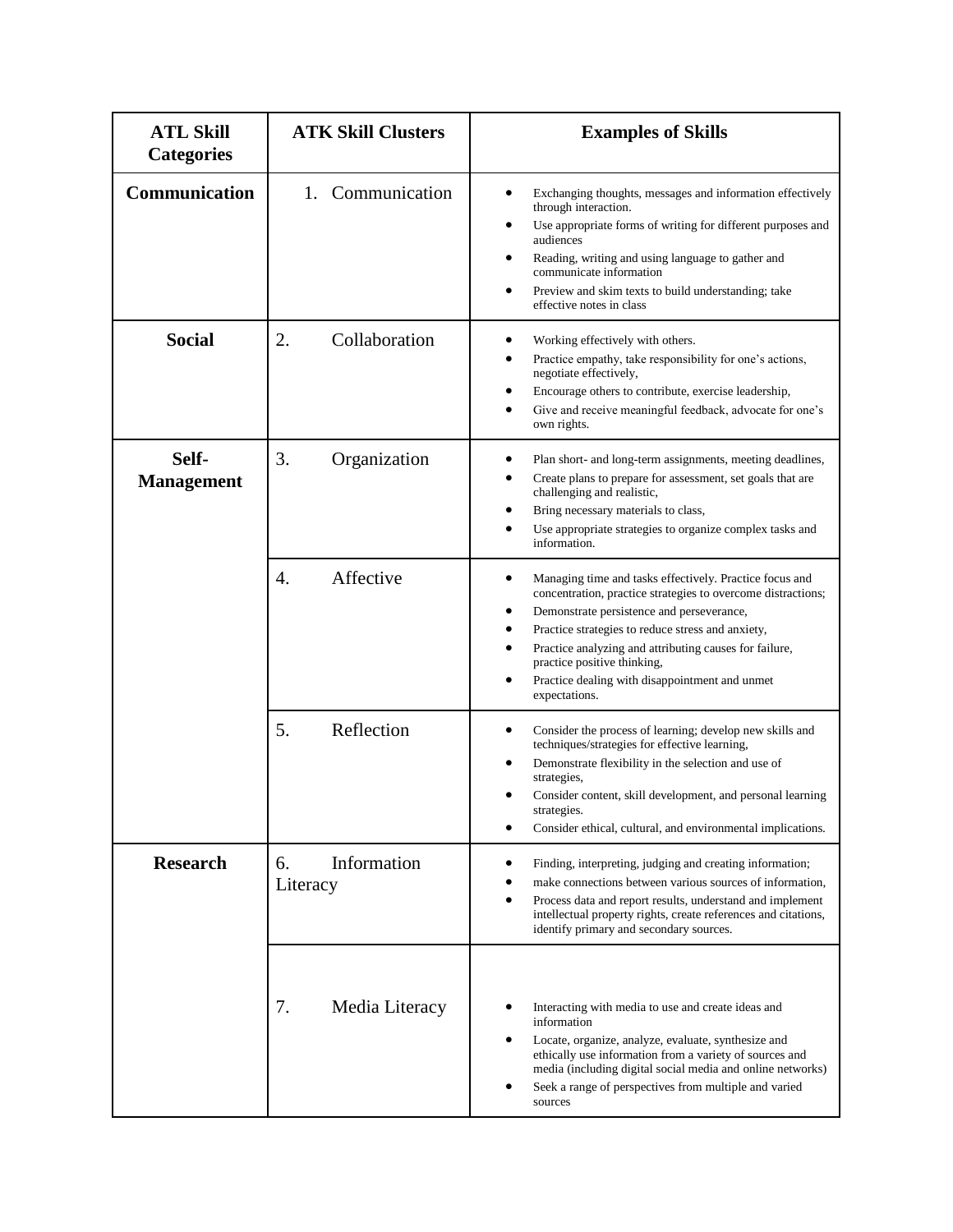|                 |                                | Communicate information and ideas effectively to multiple<br>audiences using a variety of media and formats                                                                                                                                                                                                                           |
|-----------------|--------------------------------|---------------------------------------------------------------------------------------------------------------------------------------------------------------------------------------------------------------------------------------------------------------------------------------------------------------------------------------|
| <b>Thinking</b> | 8.<br><b>Critical Thinking</b> | Practice observing carefully in order to recognize<br>problems,<br>Recognize unstated assumptions and bias,<br>Formulate factual, topical, conceptual and debatable<br>questions.<br>Propose and evaluate a variety of solutions,<br>Troubleshoot systems and applications                                                            |
|                 | 9. Creative Thinking           | Generating novel ideas and considering new perspectives<br>Consider multiple alternatives, including those that might<br>be unlikely or impossible,<br>Apply existing knowledge to generate new ideas, products<br>or processes<br>Practice flexible thinking—develop multiple opposing,<br>contradictory and complementary arguments |
|                 | Transfer<br>10.                | Using skills and knowledge in multiple contexts<br>Apply skills and knowledge in unfamiliar situations<br>Make connections between subject groups and disciplines<br>Combine knowledge, understanding and skills to create<br>products or solutions                                                                                   |

Strategies and Practices we use to develop ATL skills:

- 1. All units are planned to incorporate ATL skill development, and all formatives must explain an ATL link to a summative.
- 2. Explicit teaching of ATL skills in the Advisory Program.

### **Infinite Campus Usage**

All summative grades are recorded in Infinite Campus. Formative assignments may use criteria grades or comments.

All summative grades are communicated using criteria scores or 1-7 IB scores. No percentages, letter grades, or total-points scores are used because they do not align with the IB's grading philosophy.

### **For Diploma Programme Students Only:**

The overall grading practice includes aligning IB DP grading of Internal Assessments and other related summatives to DP examiner approaches to weighted assessments. The practice includes a review of the whole student performance overtime and across assessments with clarity to students and parents about what is required to pass DP examinations and how assessment weights factor into DP scoring. This practice applies consistently across the DP subject team of teachers. Retakes of the highest measured DP assessments are available when students do not meet with success.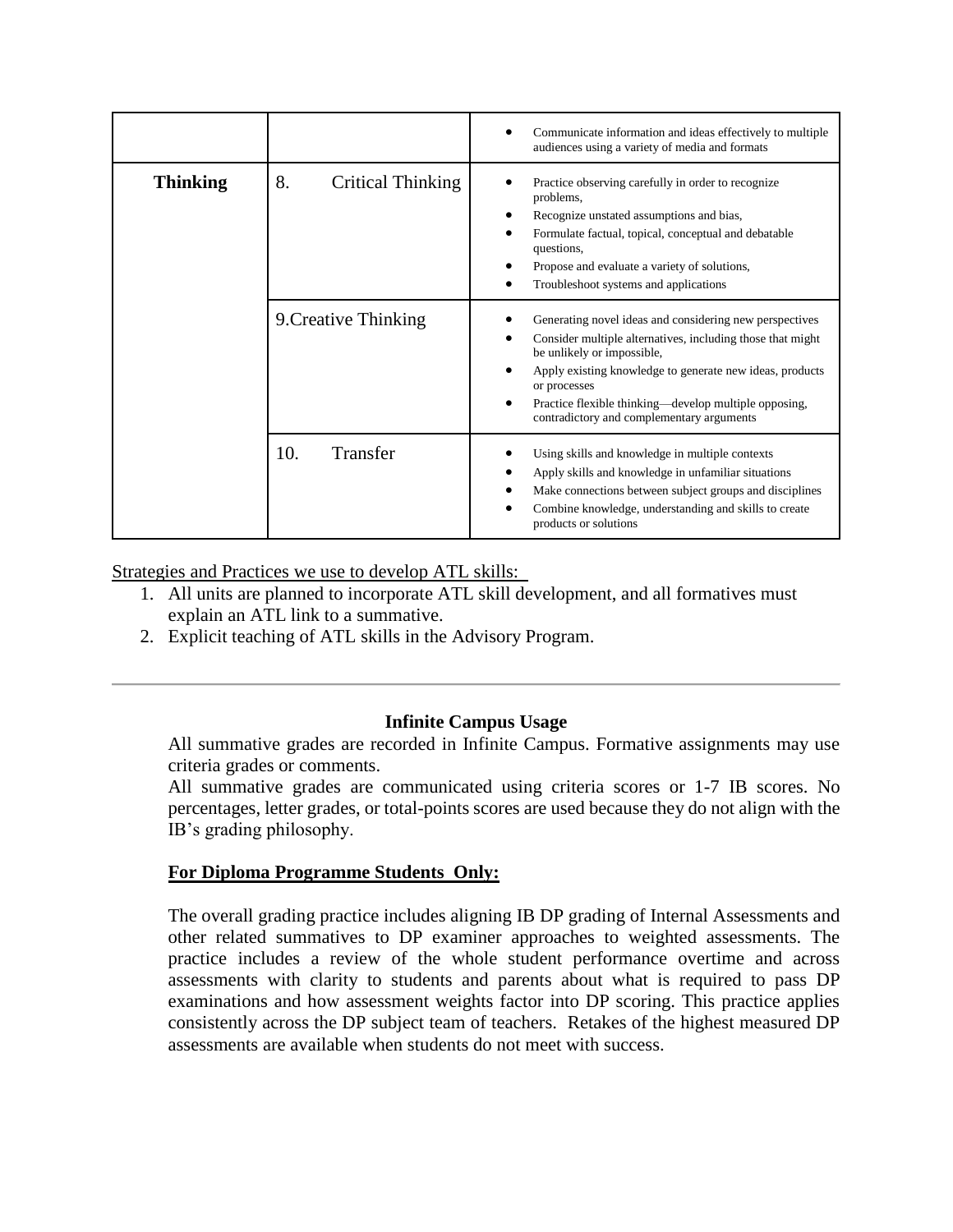### **For Seniors Only:**

Student management of IB DP summative tasks prior to IB external examinations should create fair and balanced workloads across DP groups. This means:

- Applying an IB mock assessment schedule by subject group during assigned classes March-April, with conclusion by April 6,2020 prior to spring break.
- Eliminating field trips during mock assessment timeline and leading into DP external exams.
- Introducing review and portfolio-related activities for quarter 4, with no new content after April 6, 2020.

### **City College Grading Scale and Letter Grade Conversion for IB Courses**

As an IB World School, all grading is completed using the IB 1-7 scale. Letter grades or percents are not used at BCC to communicate student achievement.

- Grades are communicated for each quarter as an IB 1-7 or AP 1-5 grade (using Infinite Campus). This carries the most meaning for our students.
- BCPSS also will communicate a percentage, but this translates with difficulty. Students and families are urged to think only in terms of IB 1-7 grades.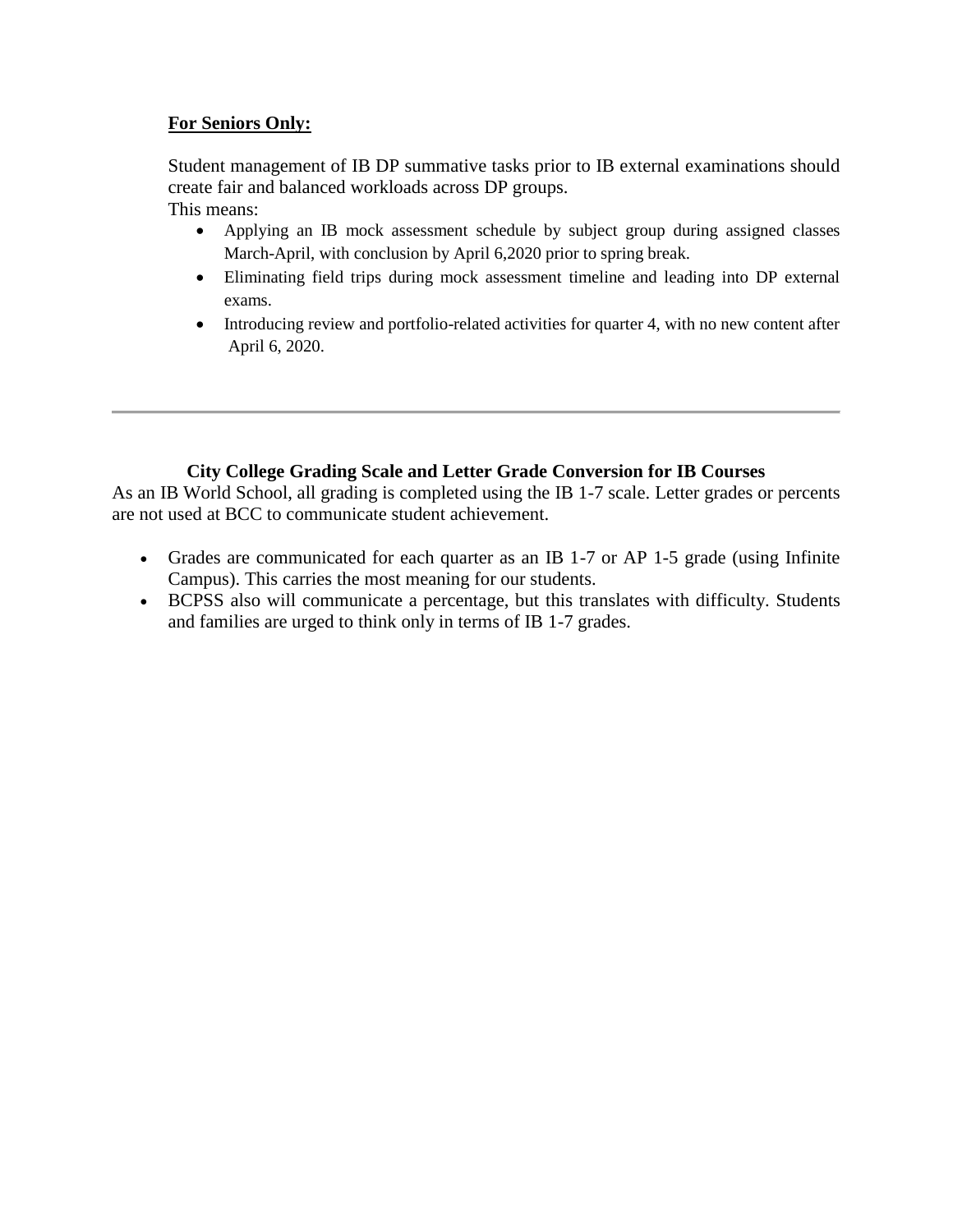### MYP Courses (Grades 9-10):

Students should prioritize individual growth of skills and understanding over the course of the programe.

| <b>MYP</b><br>Criteria<br>For<br>students in<br>grades 9-10 | IB<br>Grade             | <b>General Grade Descriptor</b>                                                                                                                                                                                                                                                                                                                                   | <b>Percentages used</b><br>for BCPS<br>These are not used<br>internally but they will<br>be seen on Infinite<br>Campus reports. | <b>Weighted GPA</b><br>These appear on a final<br>end-of-year transcript.<br>No other IB or percent<br>scores appears on a<br>transcript. |
|-------------------------------------------------------------|-------------------------|-------------------------------------------------------------------------------------------------------------------------------------------------------------------------------------------------------------------------------------------------------------------------------------------------------------------------------------------------------------------|---------------------------------------------------------------------------------------------------------------------------------|-------------------------------------------------------------------------------------------------------------------------------------------|
| 28-32                                                       | $\overline{7}$          | Produces high-quality, frequently innovative work.<br>Communicates comprehensive, nuanced understanding of<br>concepts and contexts. Consistently demonstrates<br>sophisticated critical and creative thinking. Frequently<br>transfers knowledge and skills with independence and<br>expertise in a variety of complex classroom and real-world<br>situations.   | 100%                                                                                                                            | 5.5                                                                                                                                       |
| 24-27                                                       | 6                       | Produces high-quality, occasionally innovative work.<br>Communicates extensive understanding of concepts and<br>contexts. Demonstrates critical and creative thinking,<br>frequently with sophistication. Uses knowledge and skills in<br>familiar and unfamiliar classroom and real-world situations,<br>often with independence.                                | 95%                                                                                                                             | 5.5                                                                                                                                       |
| 19-23                                                       | 5                       | Produces generally high-quality work. Communicates secure<br>understanding of concepts and contexts. Demonstrates critical<br>and creative thinking, sometimes with sophistication. Uses<br>knowledge and skills in familiar classroom and real-world<br>situations and, with support, some unfamiliar real-world<br>situations.                                  | 87%                                                                                                                             | 4.5                                                                                                                                       |
| $15-18$                                                     | $\overline{\mathbf{4}}$ | Produces good-quality work. Communicates basic<br>understanding of most concepts and contexts with few<br>misunderstandings and minor gaps. Often demonstrates basic<br>critical and creative thinking. Uses knowledge and skills with<br>some flexibility in familiar classroom situations, but requires<br>support in unfamiliar situations.                    | 80%                                                                                                                             | 4.5                                                                                                                                       |
| $10-14$                                                     | $\mathbf{3}$            | Produces work of an acceptable quality. Communicates basic<br>understanding of many concepts and contexts, with<br>occasionally significant misunderstandings or gaps. Begins to<br>demonstrate some basic critical and creative thinking. Is often<br>inflexible in the use of knowledge and skills, requiring support<br>even in familiar classroom situations. | 70%                                                                                                                             | 3.5                                                                                                                                       |
| $6-9$                                                       | $\overline{2}$          | Produces work of limited quality. Expresses<br>misunderstandings or significant gaps in understanding for<br>many concepts and contexts. Infrequently demonstrates<br>critical or creative thinking. Generally inflexible in the use of<br>knowledge and skills, infrequently applying knowledge and<br>skills.                                                   | 55%                                                                                                                             | 0.0                                                                                                                                       |
| $1 - 5$                                                     | $\mathbf{1}$            | Produces work of very limited quality. Conveys many<br>significant misunderstandings or lacks understanding of most<br>concepts and contexts. Very rarely demonstrates critical or<br>creative thinking. Very inflexible, rarely using knowledge or<br>skills.                                                                                                    | 50%                                                                                                                             | $0.0\,$                                                                                                                                   |
| $\boldsymbol{0}$                                            | n/a                     |                                                                                                                                                                                                                                                                                                                                                                   | $0 - 54%$                                                                                                                       | $0.0\,$                                                                                                                                   |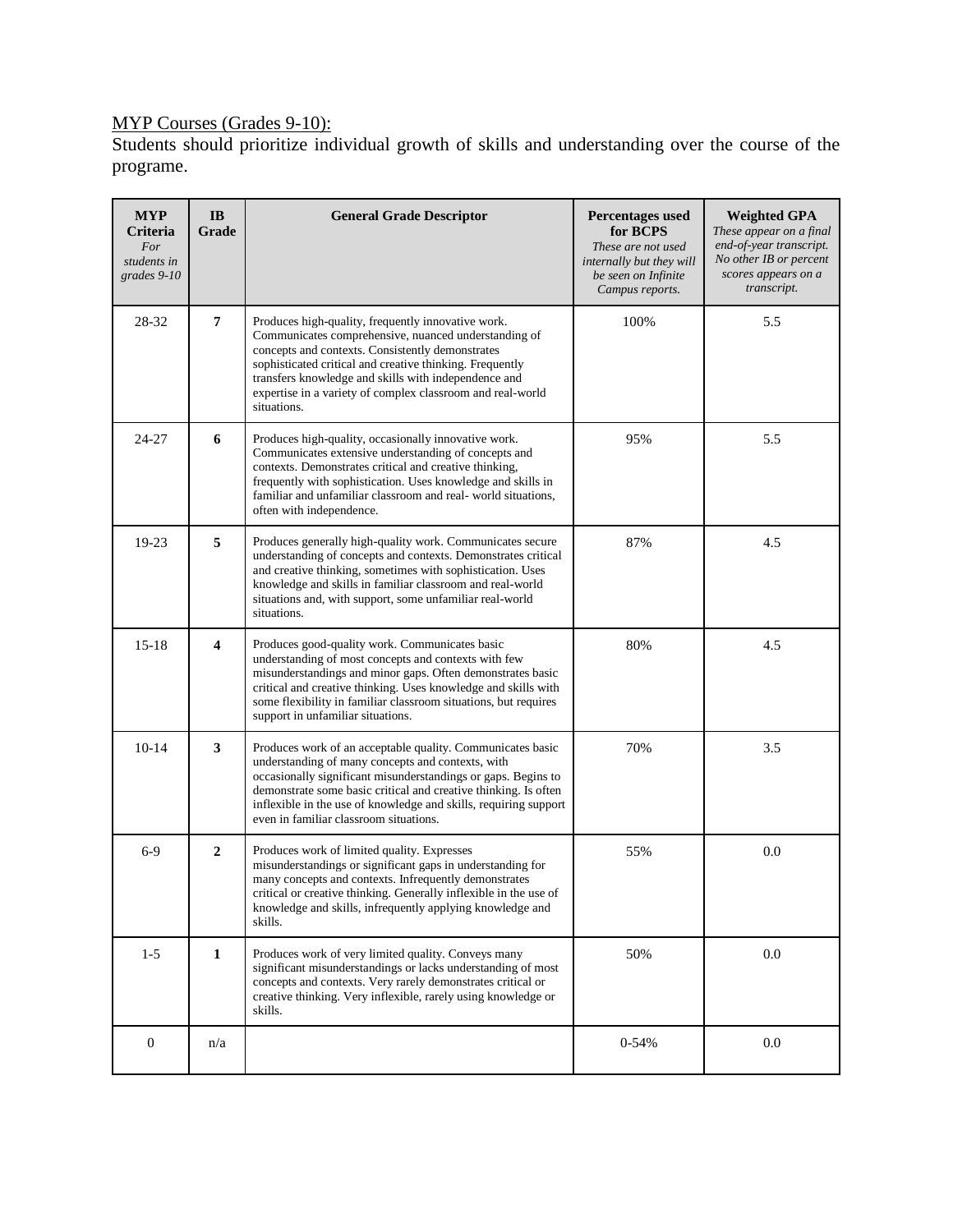### DP Courses (Grades 11-12):

It is our expectation that students work towards earning the minimum passing score of a 4/7 in all internal and external assessments. The highest achievable score is a 7/7.

| <b>DP</b> Grade<br>For students in<br>grades 11-12 | Percentages used for BCPS<br>These are not used internally but they will be seen<br>on Infinite Campus reports. | <b>Weighted GPA</b><br>These appear on a final end-of-year transcript. No other IB or<br>percent scores appears on a transcript. |
|----------------------------------------------------|-----------------------------------------------------------------------------------------------------------------|----------------------------------------------------------------------------------------------------------------------------------|
| $\overline{7}$                                     | 100%                                                                                                            | 5.5                                                                                                                              |
| 6                                                  | 95%                                                                                                             | 5.5                                                                                                                              |
| 5                                                  | 87%                                                                                                             | 4.5                                                                                                                              |
| 4                                                  | 80%                                                                                                             | 4.5                                                                                                                              |
| $\mathbf{3}$                                       | 70%                                                                                                             | 3.5                                                                                                                              |
| $\overline{2}$                                     | 55%                                                                                                             | $0.0\,$                                                                                                                          |
| 1                                                  | 50%                                                                                                             | $0.0\,$                                                                                                                          |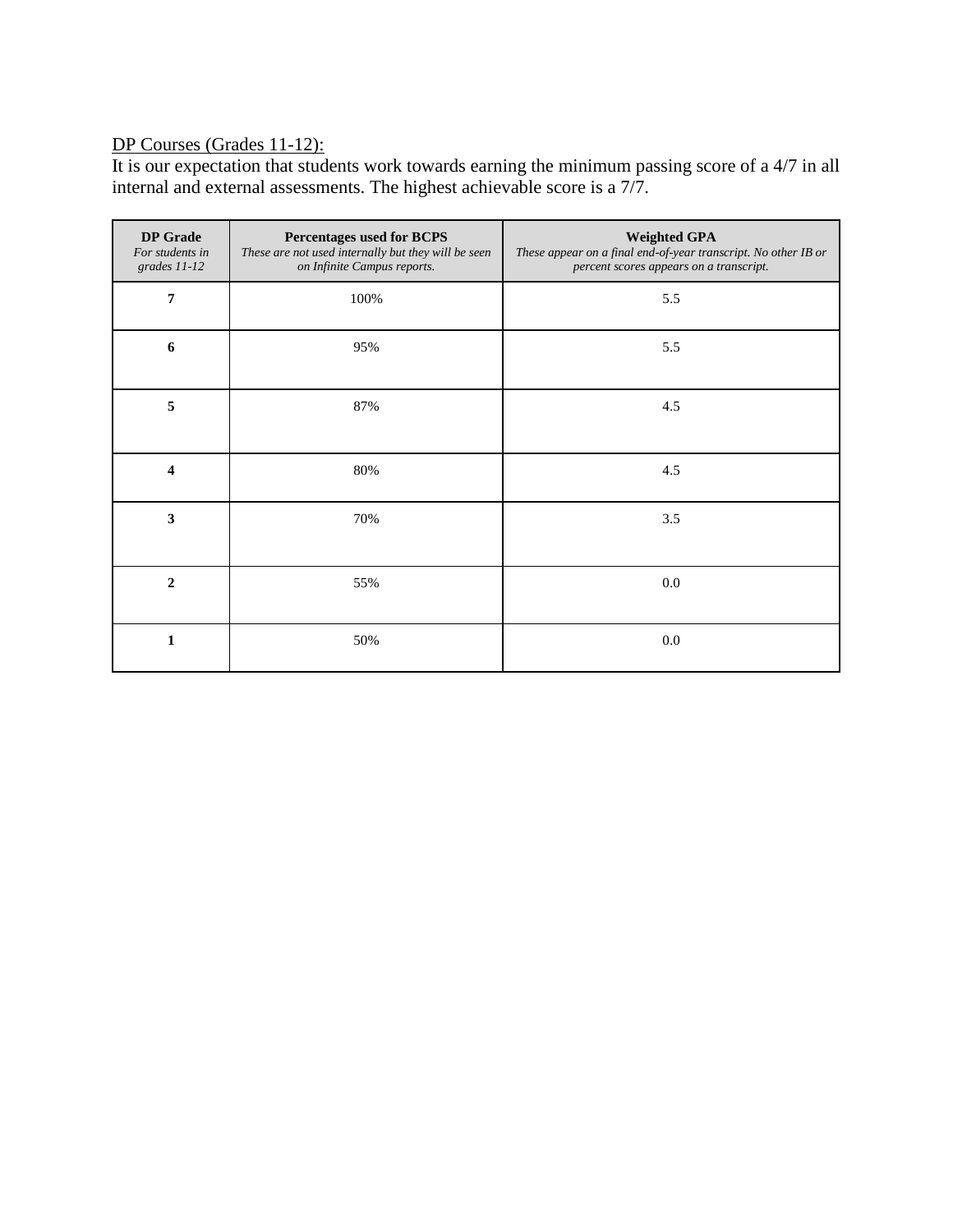### AP Courses:

All AP courses are graded using the CollegeBoards 1-5 grading, where a 3/5 is sufficient to potentially receive college credit.

| <b>DP</b> Grade<br>For students in AP Literature, AP<br>US History, or AP Calculus | Percentages used for BCPS<br>These are not used internally but they will be<br>seen on Infinite Campus reports. | <b>Weighted GPA</b><br>These appear on a final end-of-year transcript. No<br>other IB or percent scores appears on a transcript. |
|------------------------------------------------------------------------------------|-----------------------------------------------------------------------------------------------------------------|----------------------------------------------------------------------------------------------------------------------------------|
| 5                                                                                  | 100%                                                                                                            | 5.5                                                                                                                              |
| 4                                                                                  | 95%                                                                                                             | 5.5                                                                                                                              |
| 3                                                                                  | 87%                                                                                                             | 4.5                                                                                                                              |
| $\mathbf{2}$                                                                       | 77%                                                                                                             | 3.5                                                                                                                              |
|                                                                                    | 67%                                                                                                             | 2.5                                                                                                                              |
| $\bf{0}$                                                                           | 55%                                                                                                             | 0.0                                                                                                                              |

#### Non-IB or AP courses:

Even if not an official IB course, all classes at BCC follow the same assessment policy and grade boundaries as IB courses, including "best fit" grading and criterion-based formative and summative assessment.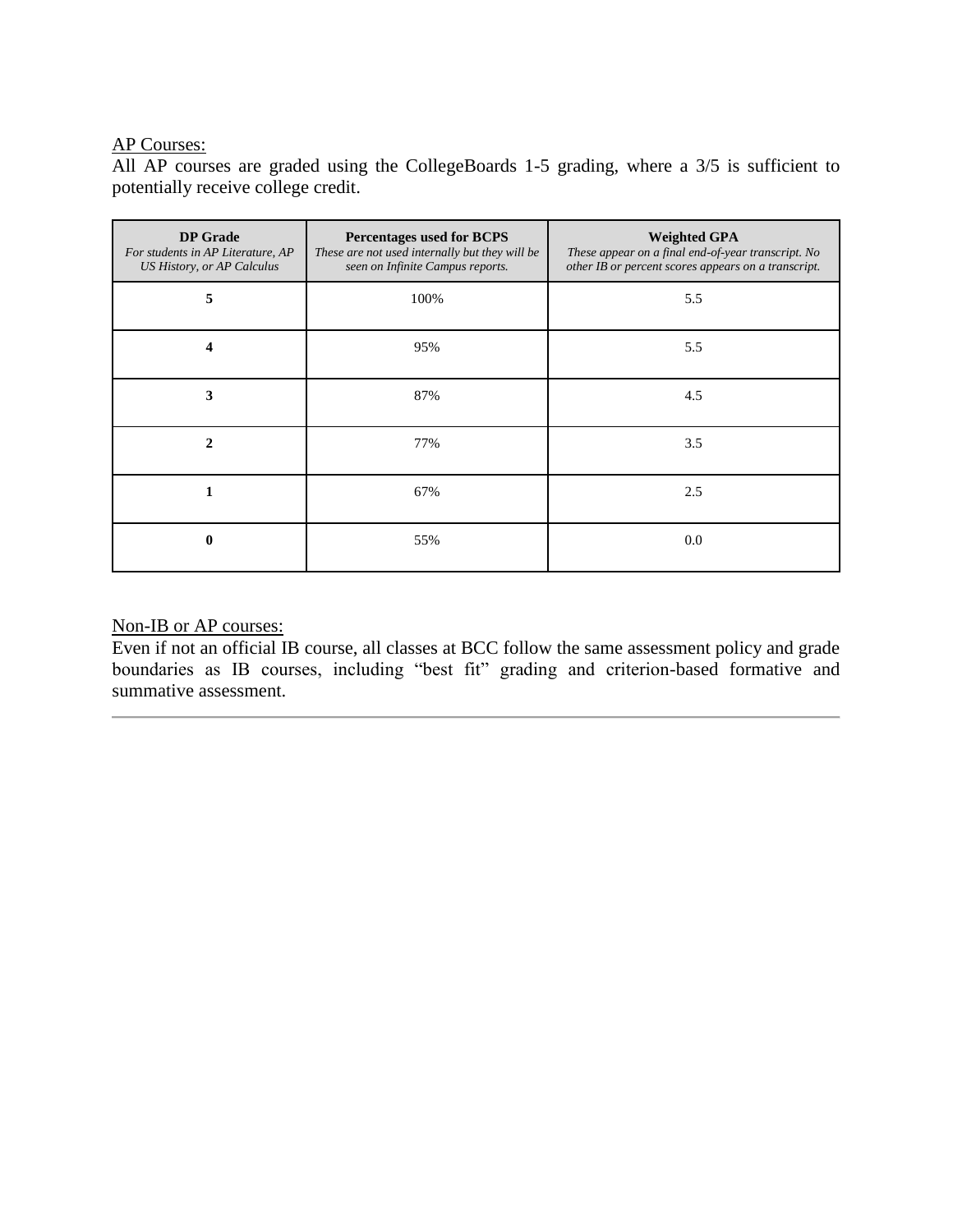### **Academic Honesty Policy**

Academic achievement is ordinarily evaluated on the basis of work that a student produces independently. Students who submit academic work that uses others' ideas, words, research, or images without proper credit and documentation or citation are in violation of the Academic Honesty Policy. A student who helps another to act dishonestly is also violating the Academic Honesty Policy.

### **All written work must be uploaded to the school plagiarism checker.**

Violations of the Academic Honesty Policy include:

- Misrepresentations or borrowing of facts without giving credit
- Representation of ideas or use of facts without giving credit
- Copying another student's work and claiming it as your own or purchasing another students paper to use as your own
- Purchasing a paper to use as your own
- Using published markschemes to answer questions
- Working on an assignment with others and turning in the assignment as your individual work
- Plagiarizing
- Restating an original thought, concept, or idea without citing the source
- Cheating on a test or assignment
- Downloading information or graphics from the internet without citing the source
- Using cell phones to photograph work and send it to others.
- Paraphrasing material from a source without any indication that it came from somewhere other than your own brain
- Giving credit for a thought or idea to someone, but not correctly stating that thought or idea

Misunderstanding the code is not an excuse for dishonest work. Students who are unsure about the Academic Honesty Policy should meet with a teacher, the Writing/Math/Research Centers, or the librarian.

First Violation of Academic Honesty Policy

- 1. School conducts investigation
- 2. No credit on the assignment.
- 3. Attendance at the Writing Center, Research Center, or Math Center
- 4. Parent Notification and Notification to Director of Achievement for tracking
- 5. Required resubmission of the work, if possible

#### **6. Exception: Final exams cannot be resubmitted.**

Second Violation of Academic Honesty Policy

- 1. School conducts investigation
- 2. No credit on the assignment.
- 3. Parent Notification via email and Notification to Director of Achievement for tracking
- 4. Referral to school counselor for SST meeting and counseling support.
- 5. No resubmission of the work possible.